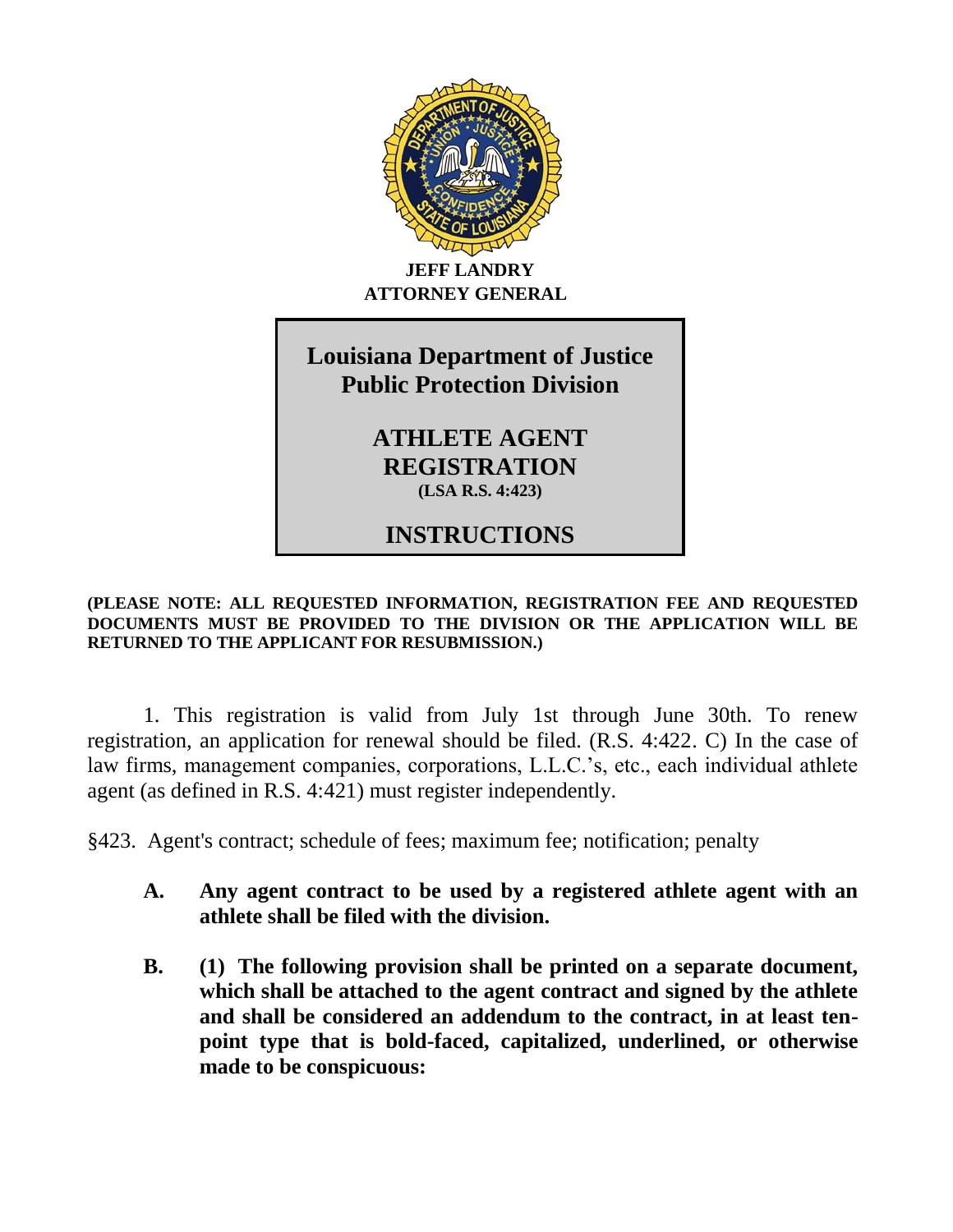## *"Notice to Client*

- *(a) This athlete agent is registered with the public protection division of the Department of Justice. Registration does not imply approval or endorsement by the division of the specific terms and conditions of this contract or the competence of the athlete agent.*
- *(b) When you sign this contract, you will likely immediately lose your eligibility to compete in intercollegiate athletics. Your agent (who is an athlete agent) must give written notice that you have entered into this contract to the athletic director and the head coach of your institution or school within seventy-two hours after entering into this contract or prior to participating in intercollegiate athletics, whichever comes first. Failure by the athlete agent to provide this notice is a criminal offense.*
- *(c) Do not sign this contract until you have read it or if it contains blank spaces.*
- *(d) If you decide that you do not wish to purchase the services of the athlete agent, you may rescind this contract by notifying the athlete agent in writing of your desire to rescind the contract not later than the sixteenth day after the date on which this contract is filed with the division. However, even if you rescind this contract, the federation or association of which your institution of higher education or school is a member may not restore your eligibility to participate in intercollegiate athletics.*
- *(e) IF YOU BELIEVE YOU HAVE BEEN UNLAWFULLY INDUCED INTO SIGNING THIS CONTRACT, YOU CAN CONTACT YOUR ATHLETIC DIRECTOR OR HEAD COACH WHO CAN ASSIST YOU TO HAVE THIS CONTRACT DECLARED VOID AND UNENFORCEABLE."*
- (2) Subparagraph (1)(e) of this Subsection shall be included with all letters capitalized and in a bold-faced type in a font the same size or larger than surrounding text.
- **C. A written contract between an athlete and an athlete agent must state the fees and percentages to be paid by the athlete to the agent.**
- **D. A registered athlete agent shall file with the division a schedule of fees that the agent may charge to and collect from an athlete and shall file a description of the various professional services to be rendered in return for each fee.** The athlete agent may impose charges only in accordance with the fee schedule.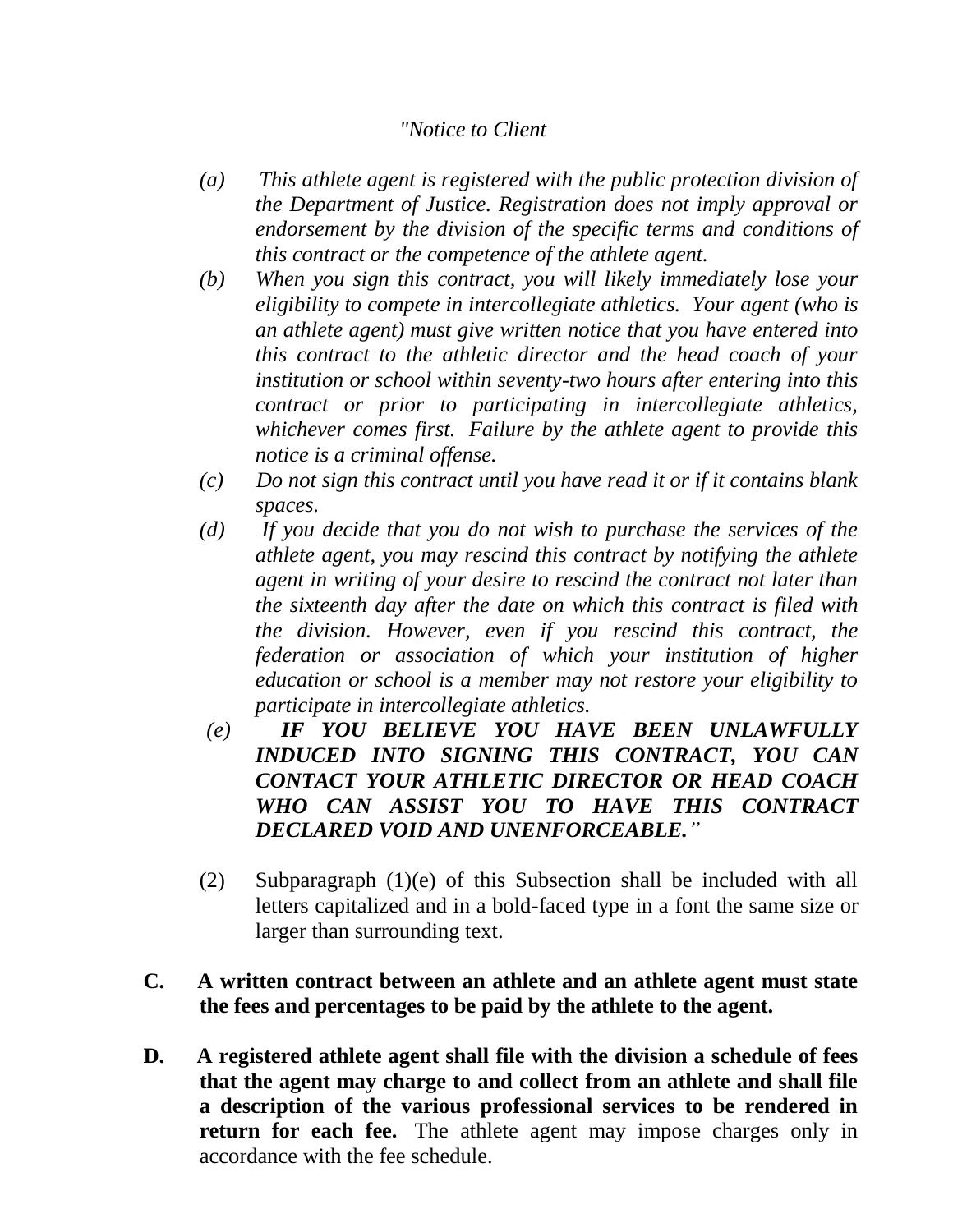Changes in the fee schedule may be made from time to time, but a change shall not become effective until the seventh day after the date the change is filed with the division.

- E. If a multiyear professional sport services contract is negotiated by a registered athlete agent for an athlete, the athlete agent shall not collect in any twelve-month period for the services of the agent in negotiating the contract, a fee that exceeds the amount the athlete will receive under the contract in that twelve-month period.
- F. (1) A registered athlete agent shall file with the division a copy of an agent contract made with an athlete who has never before signed a contract of employment with a professional sports team.
	- (2) (a) If the athlete is a full-time student at an institution of higher education located in this state, the athlete agent and the athlete shall provide written notice of the contract to and shall file the contract with the athletic director or the president of the institution. The athlete agent and the athlete must give notice before the contracting athlete practices or participates in any intercollegiate athletic event or within seventy-two hours after entering into said contract, whichever comes first.

(b) Failure of the athlete agent to provide this notification, which is declared a misdemeanor, shall be punishable by a fine of not more than ten thousand dollars, or imprisonment for not more than one year, or both.

- (3) An agent contract is not effective until the sixteenth day after the date of execution of the agent contract. The athlete has the right to rescind the agent contract any time prior to the sixteenth day after the date of execution. In the event of recision by the athlete pursuant to this Section, the agent contract shall be void for all purposes as if never executed.
- G. (1) A postdated agent contract is void and unenforceable.
	- (2) An athlete agent shall not enter into an agent contract that purports to or takes effect at a future time after the athlete no longer has remaining eligibility to participate in intercollegiate athletics. Such contract is void and unenforceable.
	- **(3) An agent contract between an athlete and a person not registered under this Chapter is void and unenforceable.**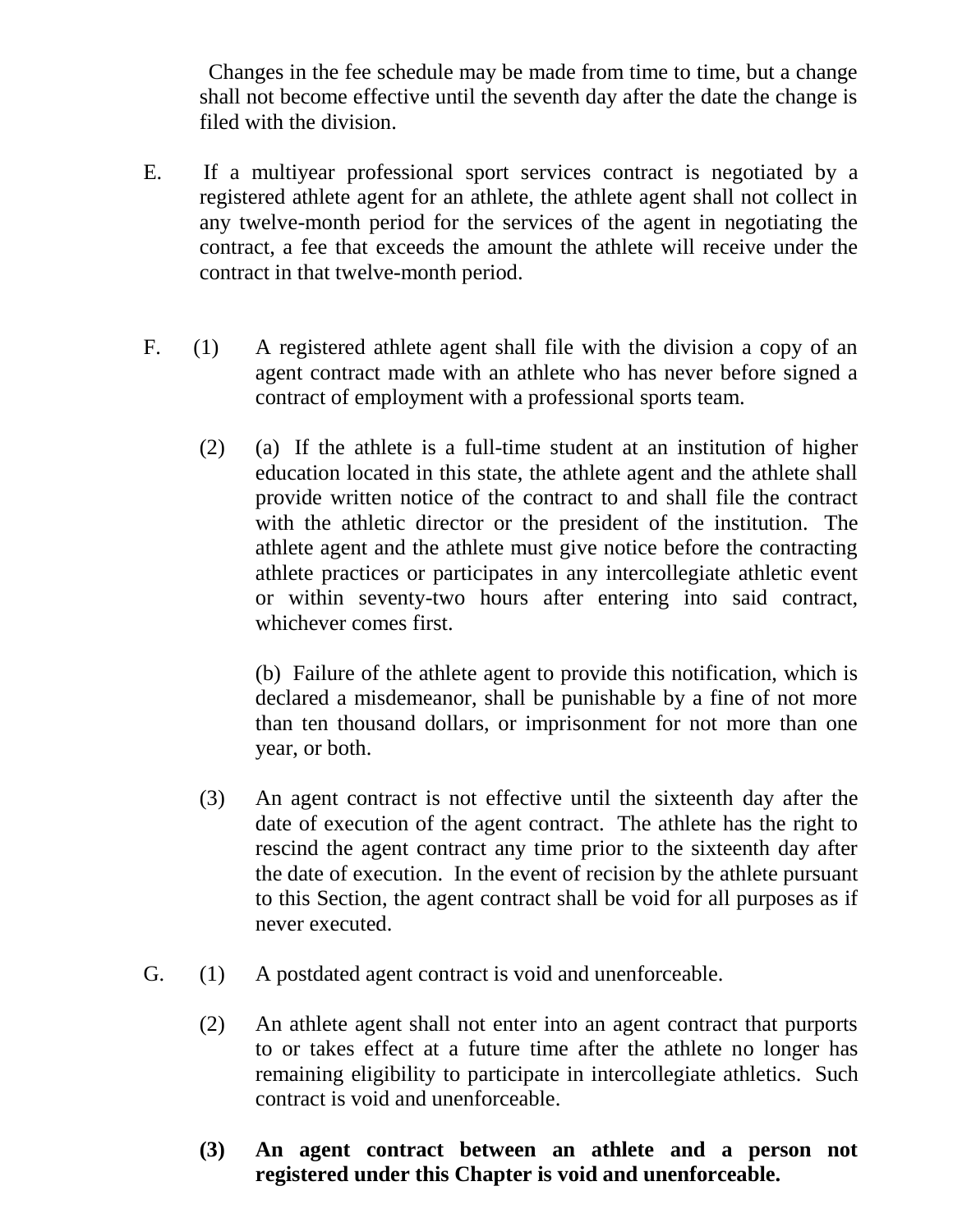- (4) Any contract executed by a student athlete with an athlete agent who has failed to comply with the notification and disclosure requirements of R.S. 4:423(B) and 424(C) and (D) is void and unenforceable.
- H. In the event the athlete agent fails to make notification of the contract to the athletic director and to the head coach of the institution or school, as indicated by Subparagraph  $(B)(1)(b)$  of this Section, the recision period shall not begin until such notice is made.
- I. In the event the athlete agent provides the athlete consideration or anything of value prior to the execution of the agent contract, the agent contract is void and unenforceable.

*If you have any questions, contact:* **Louisiana Department of Justice Public Protection Division Athlete Agent Registration 1885 N. 3rd St., 4th Floor Baton Rouge, LA 70802 Phone: (225) 326-6400**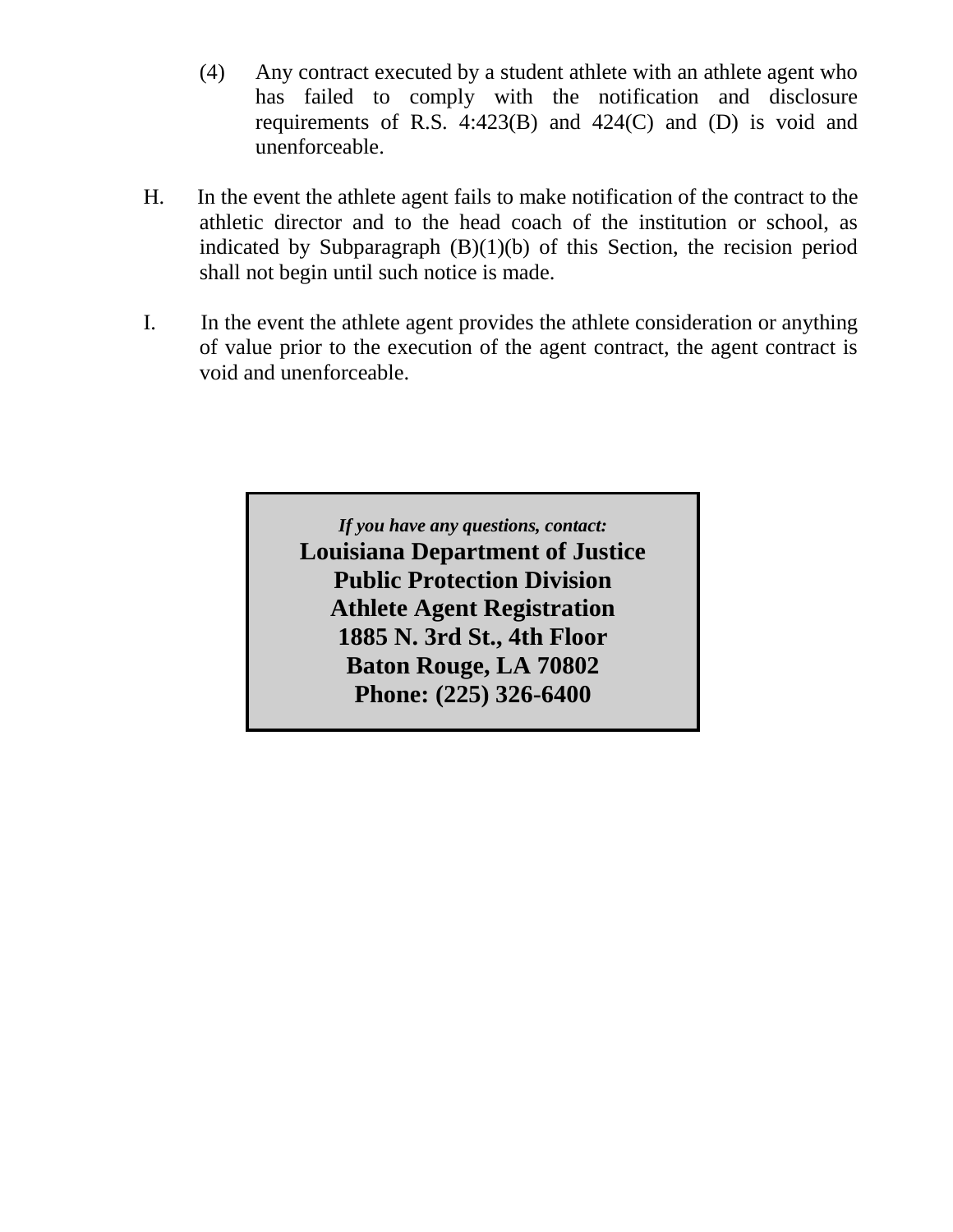

**CHECK ONE:** ( ) Original Filing ( ) Renewal

**(PLEASE NOTE: ALL REQUESTED INFORMATION, REGISTRATION FEE AND REQUESTED DOCUMENTS MUST BE PROVIDED TO THE DIVISION OR THE APPLICATION WILL BE RETURNED TO THE APPLICANT FOR RESUBMISSION. ALSO, IF THE APPLICANT IS A CORPORATION, THE INFORMATION REQUIRED BY THIS REGISTRATION MUST BE PROVIDED BY EACH OFFICER OF THAT CORPORATION. IF THE APPLICANT IS AN ASSOCIATION OR PARTNERSHIP, SUCH INFORMATION MUST BE PROVIDED BY EACH ASSOCIATE OR PARTNER.)** 

| <b>Business website address:</b> <u>contract the set of the set of the set of the set of the set of the set of the set of the set of the set of the set of the set of the set of the set of the set of the set of the set of the set </u> |  |  |
|-------------------------------------------------------------------------------------------------------------------------------------------------------------------------------------------------------------------------------------------|--|--|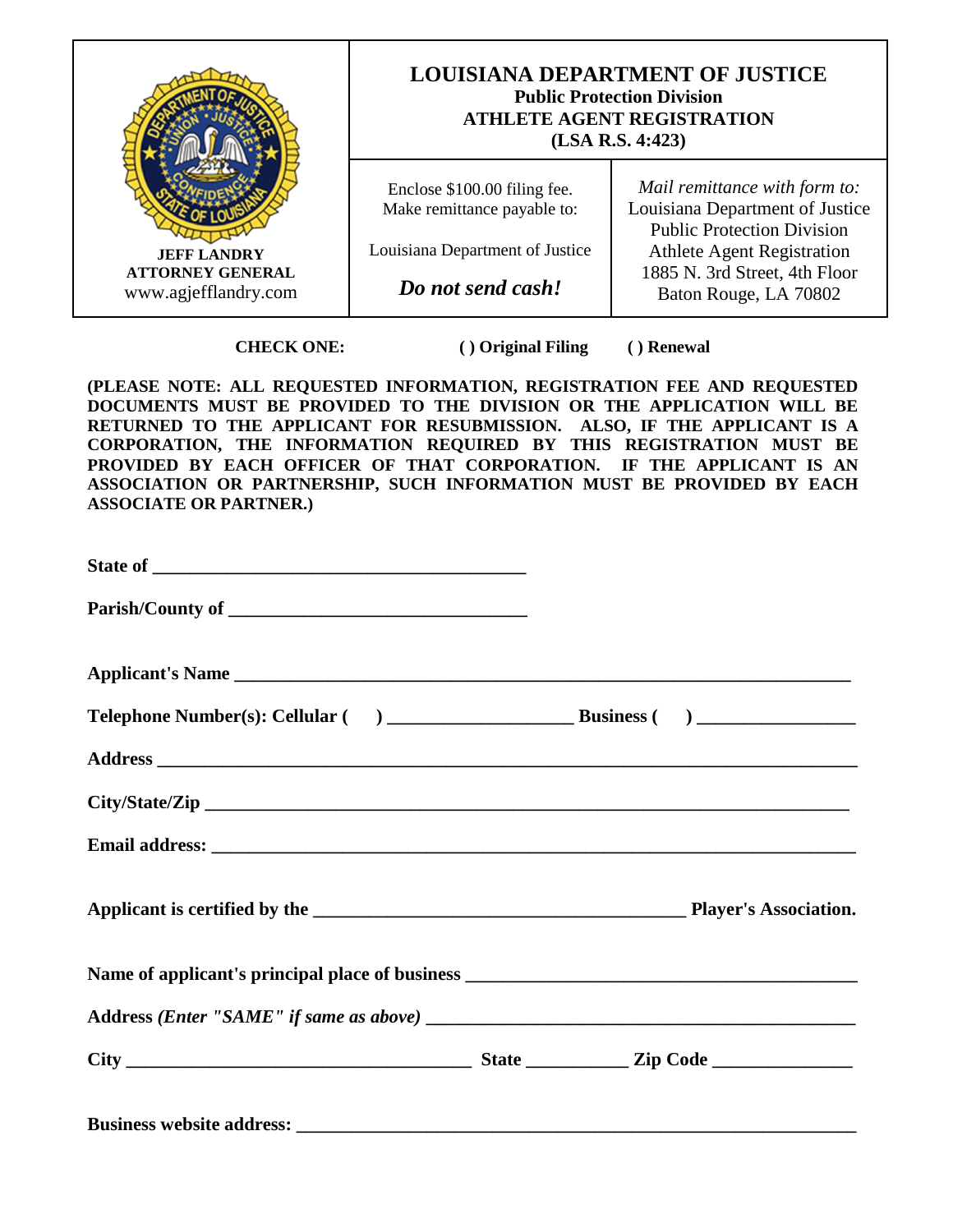## **BUSINESS OCCUPATIONS:**

**Applicant's business occupations for the 5 (five) years immediately preceding the date of application:** *(Please list any additional occupations and dates on a separate sheet of paper and attach to this form)*

| Occupation | <b>Dates: From</b> | To T |  |
|------------|--------------------|------|--|
| Occupation | <b>Dates: From</b> | To.  |  |
| Occupation | <b>Dates: From</b> | То   |  |

#### **REFERENCES:**

**Names, addresses and telephone numbers of 3 (three) references with whom the applicant has dealt with in his capacity as an athlete agent, or in the practice of his business or profession.**

| $(1)$ Name |  |  |
|------------|--|--|
|            |  |  |
|            |  |  |
|            |  |  |
| $(2)$ Name |  |  |
|            |  |  |
|            |  |  |
|            |  |  |
|            |  |  |
|            |  |  |
|            |  |  |
|            |  |  |

#### **INTERESTS:**

**Names and addresses of ALL persons, except bona fide employees on stated salaries, who have financial interest in the operation of the business of the athlete agent:** *(Please list any additional persons and addresses on a separate sheet of paper and attach to this form)*

|            |                | Zip Code |  |
|------------|----------------|----------|--|
| $(2)$ Name |                |          |  |
|            | State $\qquad$ |          |  |
| $(3)$ Name |                |          |  |
|            |                |          |  |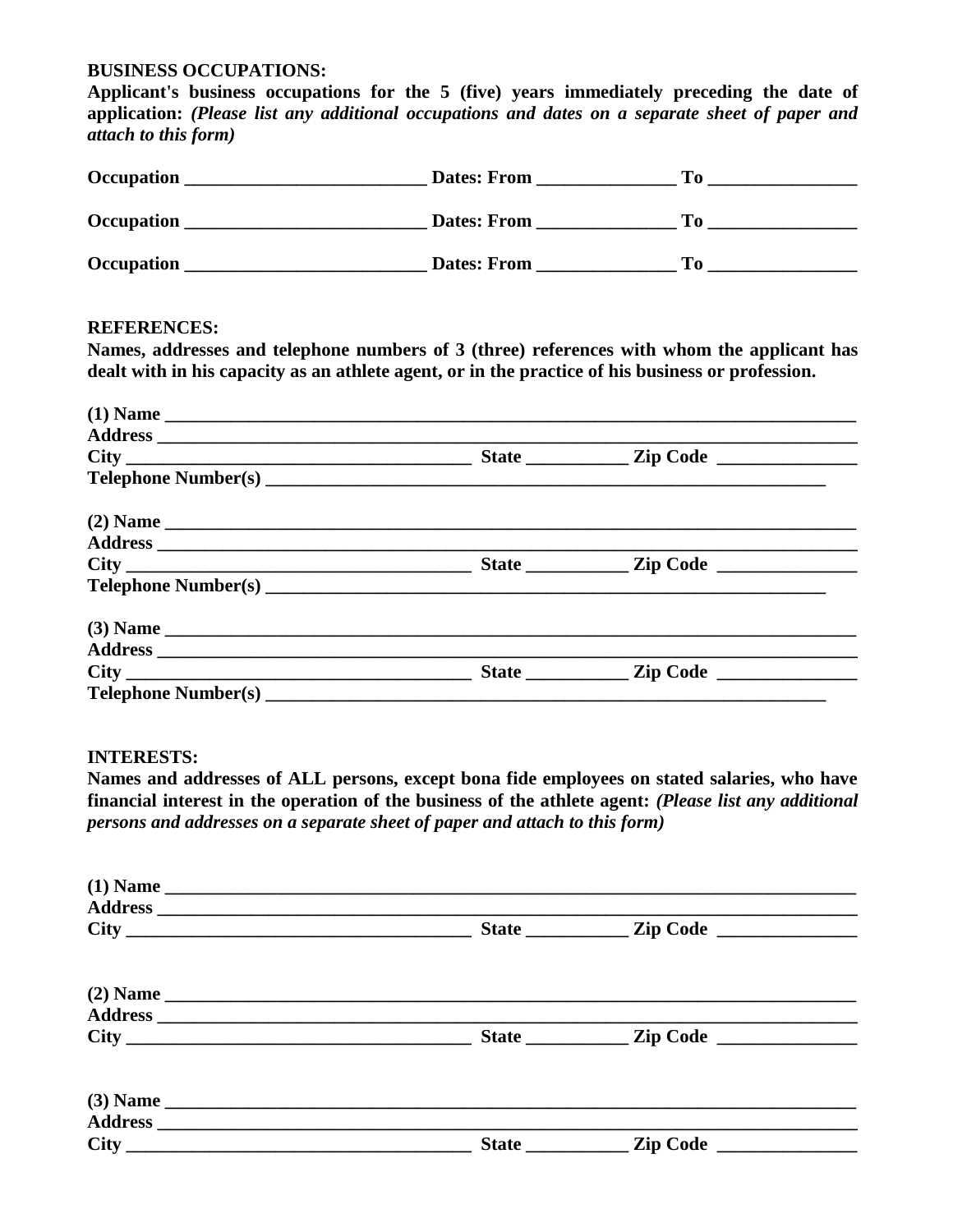#### **ATHLETE REPRESENTATION:**

**Names and addresses of ALL athletes for whom the athlete agent is providing professional services for compensation at the time of the renewal:** *(Please list any additional athletes and addresses on a separate sheet of paper and attach to this form)*

| $(1)$ Name |  |  |
|------------|--|--|
|            |  |  |
|            |  |  |
|            |  |  |
| $(2)$ Name |  |  |
|            |  |  |
|            |  |  |
|            |  |  |
|            |  |  |
|            |  |  |
|            |  |  |
|            |  |  |

## **AGENT FOR SERVICE OF PROCESS:**

**The name and address of the applicant's agent for service of process, including an affidavit accepting such appointment from the applicant's agent for service of process, if not previously filed and on record with the secretary of state. If such affidavit is not previously filed and on record with the Louisiana Secretary of State please fill out the affidavit provided.**

|                                                                                                                           | On this _____ day of _____________________ before me ____________________________                                                                                                                                                                                                                     |
|---------------------------------------------------------------------------------------------------------------------------|-------------------------------------------------------------------------------------------------------------------------------------------------------------------------------------------------------------------------------------------------------------------------------------------------------|
| true to the best of his information, knowledge and belief.<br>In witness whereof I hereunto set my hand and official seal | personally appeared, the undersigned applicant, known to me to be the person whole name and<br>subscribed to within this form, and, being first duly sworn on oath according to law, deposes and<br>says that he has read the foregoing form subscribed by him and that the matters stated herein are |
| <b>Applicant (Signature)</b>                                                                                              | <b>Notary (Signature)</b>                                                                                                                                                                                                                                                                             |
| <b>Applicant (Print)</b>                                                                                                  | <b>Notary (Print)</b>                                                                                                                                                                                                                                                                                 |
|                                                                                                                           |                                                                                                                                                                                                                                                                                                       |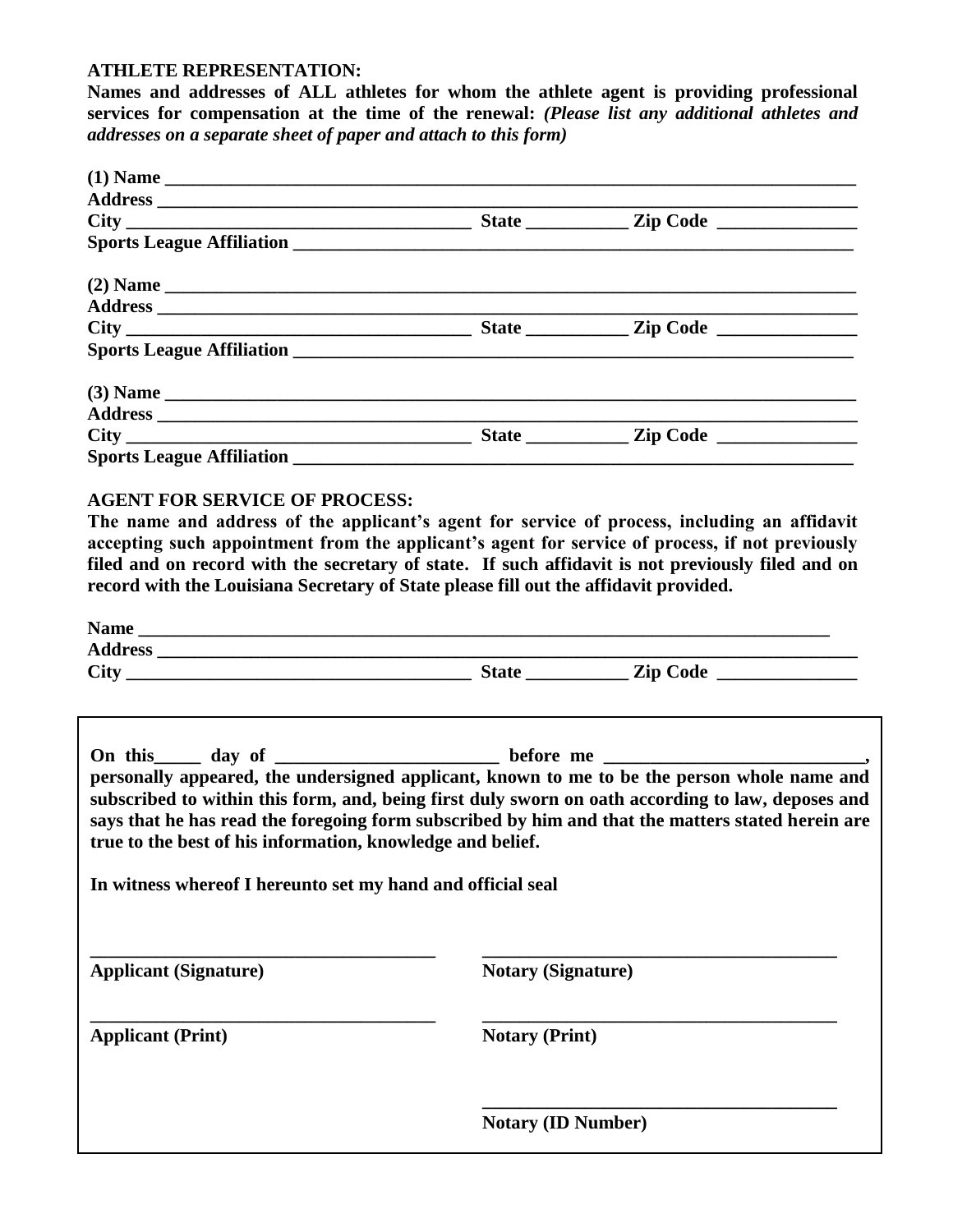

## **JEFF LANDRY ATTORNEY GENERAL**

## **Athlete Agent Registration: Affidavit of Appointment**

| I, ________________, accept appointment to become agent for service or process for           |                                                                                                                                                                                |
|----------------------------------------------------------------------------------------------|--------------------------------------------------------------------------------------------------------------------------------------------------------------------------------|
|                                                                                              | to serve in his capacity as an athlete agent in the State                                                                                                                      |
| of Louisiana.                                                                                |                                                                                                                                                                                |
|                                                                                              |                                                                                                                                                                                |
|                                                                                              | (Signature)                                                                                                                                                                    |
|                                                                                              | (Print)                                                                                                                                                                        |
|                                                                                              |                                                                                                                                                                                |
|                                                                                              |                                                                                                                                                                                |
| Affidavit as his free and voluntary act and deed.                                            | I, the undersigned Notary Public, do hereby affirm that ______________, personally<br>appeared before me on the ___________ day of ______________________ and signed the above |
| WITNESS my hand and official seal in the Parish/County and State last aforesaid this _______ |                                                                                                                                                                                |
|                                                                                              |                                                                                                                                                                                |
|                                                                                              | <b>Notary (Signature)</b>                                                                                                                                                      |
|                                                                                              | <b>Notary (Print)</b>                                                                                                                                                          |
|                                                                                              | <b>Notary (ID Number)</b>                                                                                                                                                      |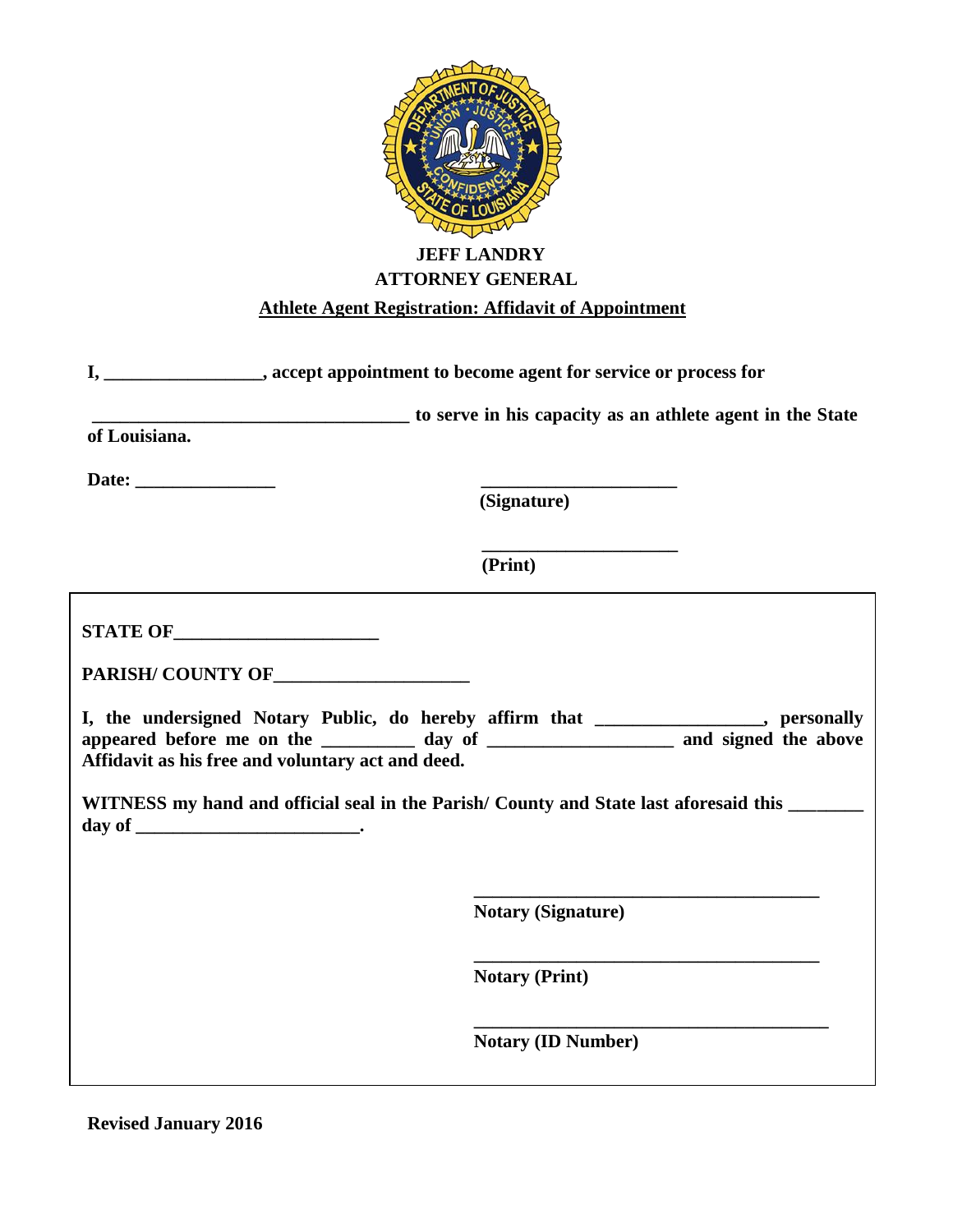## **LOUISIANA ATHLETE AGENT REGISTRATION DOCUMENT CHECK LIST**

### **(PLEASE NOTE: ALL REQUESTED INFORMATION, REGISTRATION FEE AND REQUESTED DOCUMENTS MUST BE PROVIDED TO THE DIVISION OR THE APPLICATION WILL BE RETURNED TO THE APPLICANT FOR RESUBMISSION.)**

- **1.** Registration application signed and notarized;
- **2.** Registration fee of \$100 (Attorneys that are active members of the Louisiana State Bar Association are exempt from paying the agent registration fee.)
- **3.** Schedule of fees Fees that the agent may charge to and collect from an athlete. (The schedule of fees must be submitted in letter form on the agent's letterhead);
- **4.** Professional services list A description of the various professional services to be rendered in return for each fee. (The list must be submitted in letter form on the agent's letterhead);
- **5.** Copy of the athlete agent's contract to be used with an athlete;
- **6.** Copy of the athlete agent's contract made with an athlete who has never before signed a contract of employment with a professional sports team;
- **7.** Copy of a certified Professional Players Association (PPA) certificate, from an appropriate Professional Players Association. (Associations such as: *NFLPA, NBAPA, Major League Baseball Players Association, or other sports associations.)* The certified registration document must coincide with the professional league(s) that the athlete agent is soliciting athletes.
- **8.** Agent for service of process The name and address of the applicant's agent for service of process, including an affidavit accepting such appointment from the applicant's agent for service of process, if not previously filed and on record with the secretary of state. (There is available space on the application to apply the name and address information. If there has not been a previous filing with the secretary of state, please fill out the Affidavit of Appointment provided.)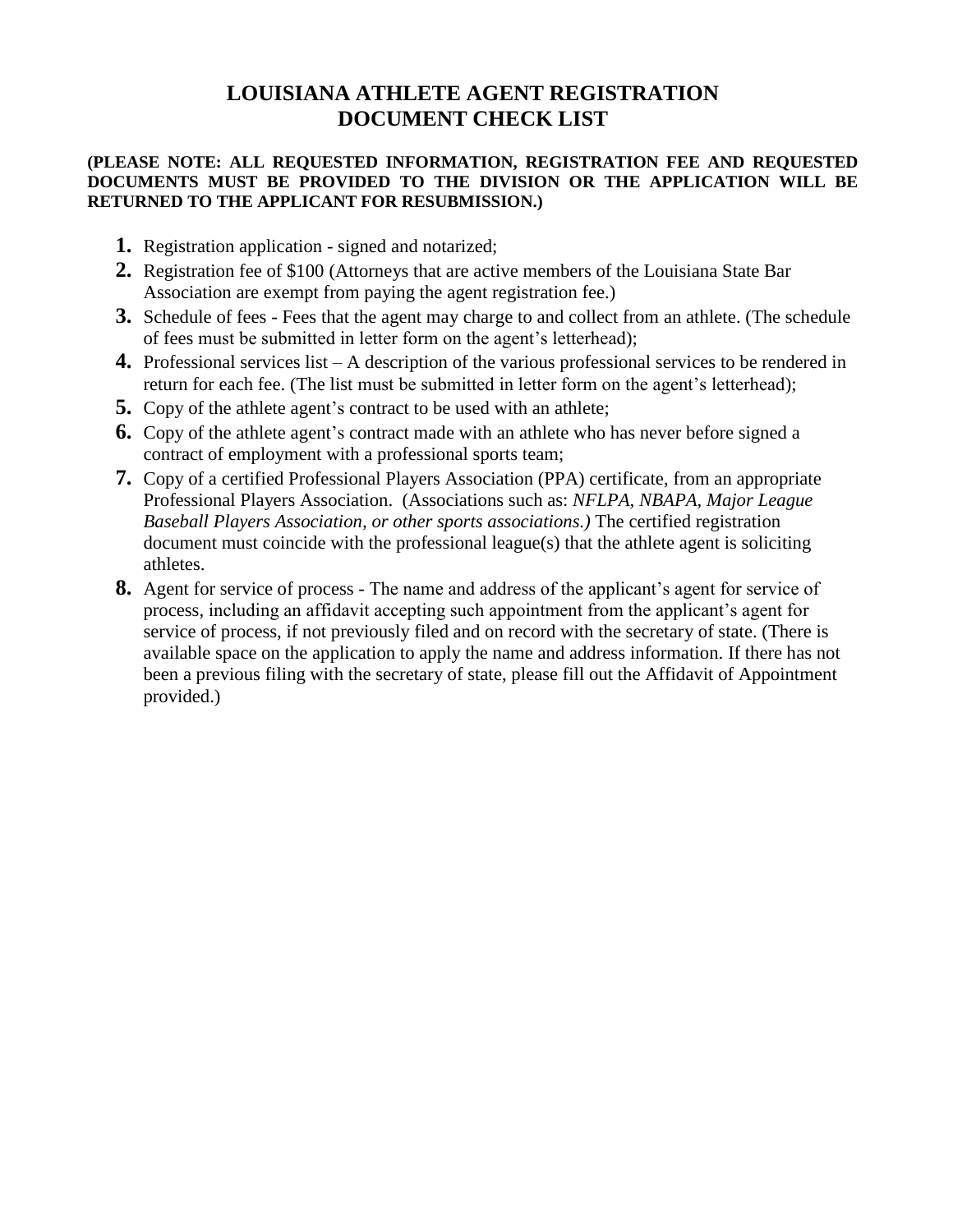## **LOUISIANA REVISED STATUTES TITLE 4. AMUSEMENTS AND SPORTS CHAPTER 7. ATHLETES AND ATHLETE AGENTS**

- **§420. Declaration of Purpose**
- **§421. Definitions**
- **§422. Registration of agents**
- **§423. Agent's contract; schedule of fees; maximum fee; notification; penalty**
- **§424. Prohibited activities; duties, obligations, and responsibilities**
- **§425. On-campus agent interviews**
- **§426. Violations; penalties**
- **§427. Records to be kept; penalties**
- **§428. Implementing rules and regulations**
- **§429. Time for registration and compliance with Chapter**
- **§430. Attorneys licensed in state**
- **§431. Enforcement**
- **§432. Liability for loss of eligibility**
- **§433. Unlawful payments; penalties**

#### **§420. Declaration of purpose**

A. The legislature hereby recognizes that it is a special privilege afforded to athlete agents to contact student athletes to secure their athletic abilities for professional sports teams. The legislature also feels that with that privilege should come certain duties, obligations, and responsibilities. The legislature hereby enacts the laws of this Chapter to regulate those contacts and to protect young, inexperienced student athletes in this state from unscrupulous athlete agents and other persons who would seek to exploit such athletes, or their institutions or schools, when entering or seeking to enter into an agent contract or professional sport services contract or when obtaining or seeking to obtain employment with a professional sports team.

B. It is the further purpose of the legislature in enacting this Chapter to protect student athletes from contacts with and accepting things of value from athlete agents and other persons in a manner so as to cause such athletes to unintentionally lose their eligibility to compete in interscholastic or intercollegiate athletics.

C. It is the further purpose of the legislature to protect the educational institutions and schools of this state from unscrupulous athlete agents, athletes, and other persons who would cause such institutions to suffer various sanctions as a result of unlawful activities in connection with athletes participating in sports at such institutions and schools.

D. Another purpose of the legislature in enacting this Chapter is to recognize that the relationship between a student athlete and their institution or school is one of contract.

E. Accordingly, the legislature, in enacting the provisions of this Chapter, hereby creates causes of action, rights, and remedies for such institutions and schools to recover for damages caused to the institution or school by any person acting in violation of this Chapter. Such causes of action specifically include but are not limited to the cause of action known as tortious interference with an athlete contract.

Acts 1999, No. 302, §1; Acts 2004, No. 351, §1.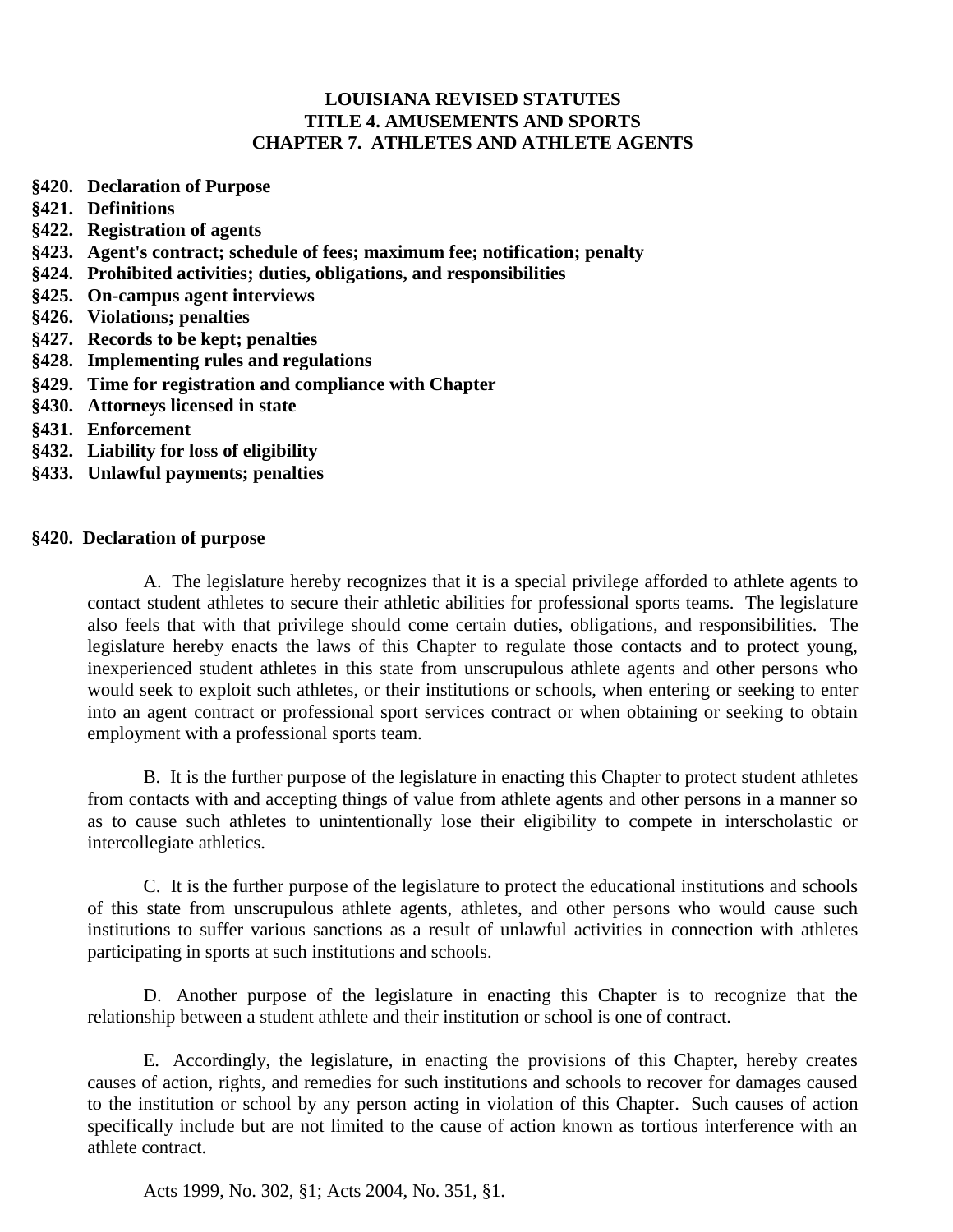### **§421. Definitions**

A. As used in this Chapter:

(1) "Agent contract" means any contract or agreement, whether written or oral, under which an athlete authorizes an athlete agent to negotiate or solicit on behalf of the athlete for the employment of the athlete by one or more professional sports teams.

(2) "Anything of value" means anything of value. It shall be given the broadest possible construction, including any conceivable thing of the slightest value, movable or immovable, corporeal or incorporeal, public or private, and specifically including transportation, telephone and telegraph services, or other services available for hire. It shall be construed in the popular sense of the phrase and not necessarily as synonymous with the traditional legal term "property". It shall specifically include but not be limited to a donation, sale, lease, loan, suretyship, and mortgage.

(3)(a) "Athlete" means a student who resides in this state, or a student who does not reside in this state but has informed in writing an institution of higher education in this state of the student's intent to participate in that school's intercollegiate sports contests, and who is characterized by either of the following:

(i) Is eligible to participate in junior high, high school, or intercollegiate sports contests as a member of a sports team of a junior high, high school, or institution of higher education which is located in this state and which is a member of a federation or association.

(ii) Has participated as a member of such a sports team at a junior high, high school, or institution of higher education.

(b) "Athlete" does not mean a student who has completed his last intercollegiate or interscholastic sports contest, including postseason contests, or who has notified in writing the athletic director or head coach of the school or institution at which he is participating that he is renouncing his eligibility to participate on such sports team.

(4) "Athlete agent" means any person who recruits or solicits an athlete to enter into an agent contract or professional sport services contract with any person, or who offers anything of value to any person to induce an athlete to enter into an agreement by which any person will represent the athlete, or who for anything of value procures, offers, promises, or attempts to obtain employment for an athlete with a professional sports team.

(5) "Athlete contract" means any contract or agreement executed by a student athlete with an educational institution or school concerning the student's participation in that institution's intercollegiate sport contests or interscholastic athletic activities.

(6) "Certified by the appropriate players association" means that an athlete agent has received approval of his application for certification from the appropriate players association of the professional league for which he is soliciting athletes, has fulfilled all other requirements of the players association, and is in good standing before the players association.

(7) "Contact" means any communication by an athlete agent or by any intermediary with an athlete, or with any third person for the purpose of having that third person communicate with the athlete about the possibility of or formation of any business, financial, or other contractual relationship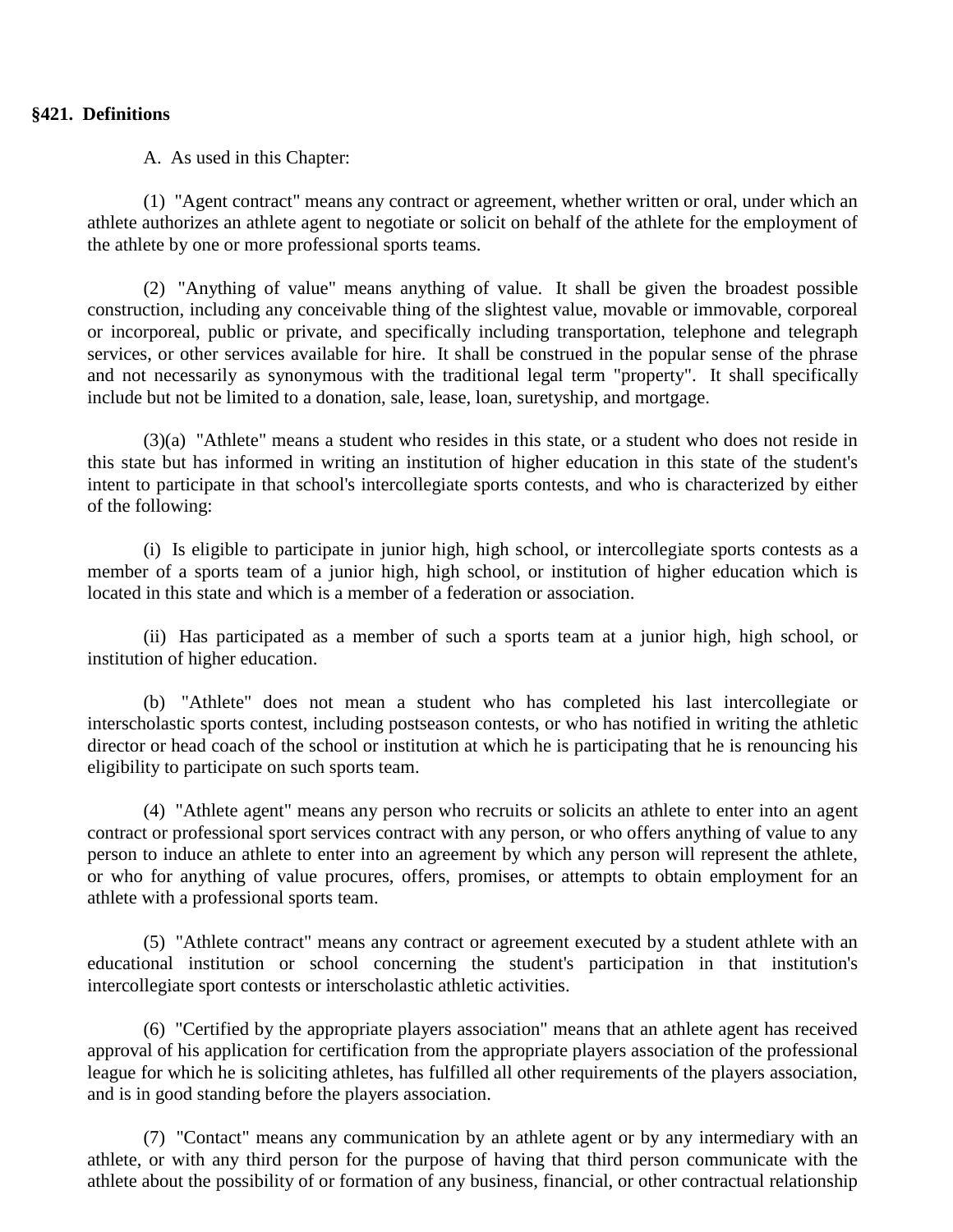or agreement, including an agent contract, a professional services contract, or a professional sports services contract.

(8) "Division" means the public protection division of the Department of Justice.

(9) "Federation or association" means any state or national association for the promotion and regulation of interscholastic or intercollegiate sports governing athletes and their relationships with athlete agents.

(10) "Institution" means any institution of higher education in this state having an athlete contract with an athlete.

(11) "Intermediaries" or "third person" means any persons other than the athlete agent or the athlete.

(12) "Person" means an individual, company, corporation, association, partnership, or other legal entity.

(13) "Registered athlete agent" means an athlete agent registered with the division under the provisions of this Chapter.

(14) "School" means any secondary school in this state, including high schools and junior high schools, that has an athlete contract with an athlete.

B. For purposes of this Chapter, the execution by an athlete of a personal service contract with the owner or prospective owner of a professional sports team for the purpose of future athletic services is equivalent to employment with a professional sports team.

Acts 1987, No. 925, §1; Acts 1990, No. 882, §§1 and 2; Acts 1993, No. 702, §1; Acts 1999, No. 302, §§1, 2; Acts 2001, No. 1094, §1; Acts 2004, No. 351, §1.

#### **§422. Registration of agents**

A.(1) An athlete agent shall register with the division as provided in this Chapter before the athlete agent may contact an athlete.

(2) An athlete agent must first be certified by the appropriate professional players association or associations in the professional league or leagues for which he is soliciting athletes in order to be registered as an athlete agent in this state.

(3) For the purposes of this Chapter, any document required to be filed with the division shall be deemed filed when it is received either physically or electronically in any office designated by the division for the receipt of such documents.

B. (1) A written application for registration or renewal shall be signed by the applicant, notarized, made to the division on a form prescribed by the division, and shall state:

(a) The name of the applicant and the address of the applicant's principal place of business.

(b) The business or occupation engaged in by the applicant for the five years immediately preceding the date of application.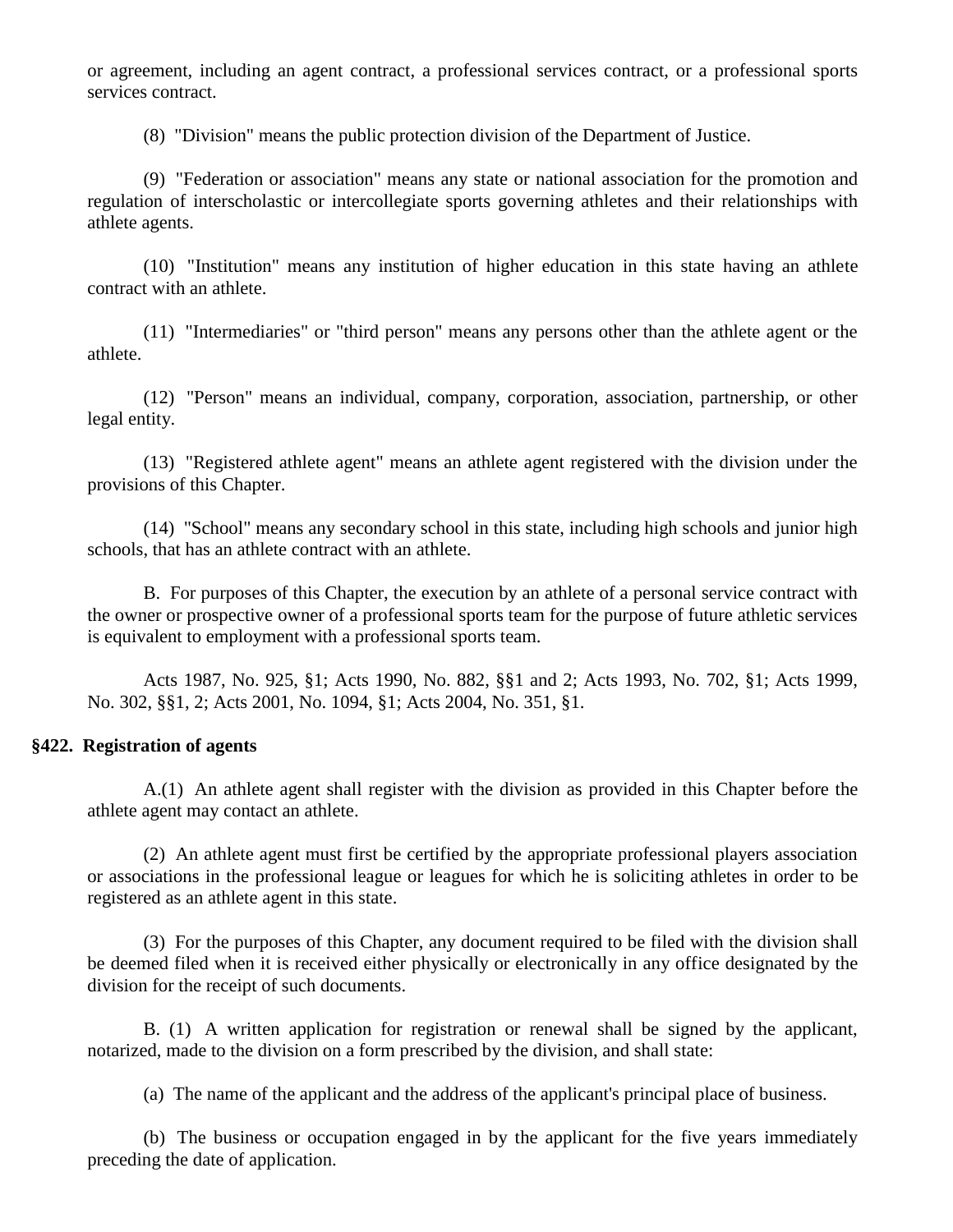(c) The names and addresses of three references, including any persons, if any, with whom the applicant has dealt in his capacity as an athlete agent or in the practice of his business or profession, not to exceed three such persons.

(d) The names and addresses of all persons, except bona fide employees on stated salaries, who are financially interested as partners, associates, or profit sharers in the operation of the business of the athlete agent.

(e) The names and addresses of all athletes for whom the athlete agent is providing professional services for compensation at the time of the renewal.

(f) The name and address of the applicant's agent for service of process, including an affidavit accepting such appointment from the applicant's agent for service of process, if not previously filed and on record with the secretary of state.

(2) If the applicant is a corporation, the information required by this Subsection shall be provided by each officer of that corporation. If the applicant is an association or partnership, such information shall be provided by each associate or partner.

C. The registration is valid from July first of one year through June thirtieth of the following year. An initial registration is valid until the first June thirtieth following the date of the registration. Renewal of the registration may be made by the filing of an application for renewal.

D. To produce sufficient revenue to offset the expenses incurred by the division in administering this Chapter, an annual registration fee of one hundred dollars shall be paid.

Acts 1987, No. 925, §1; Acts 1988, No. 537, §1; Acts 1990, No. 882, §1; Acts 1999, No. 302, §§1, 2; Acts 1999, No. 342, §2; Acts 2001, No. 1094, §1; Acts 2004, No. 351, §1.

#### **§422.1. Denial of registration; refusal to renew; revocation or suspension; notification; hearing**

A. The division may, pursuant to an adjudicatory hearing, refuse to issue or renew a registration upon proof that the applicant has engaged in any one or more of the following activities:

(1) Has made false or misleading statements of a material nature in his application for registration or renewal.

(2) Has ever been convicted of fraud, embezzlement, a felonious theft, or any other crime involving a misappropriation of funds, which could render him unfit in a fiduciary capacity.

(3) Has engaged in conduct which violates or causes an athlete to violate any rule or regulation promulgated by any federation or association.

(4) Has been denied certification by any professional players association.

(5) Has engaged in conduct which has caused an institution or school to be investigated by or sanctioned by any federation or association.

B. The division may, pursuant to an adjudicatory hearing, suspend or revoke a registration upon proof that an athlete agent has engaged in any of the activities enumerated in Subsection A of this Section or for a violation of this Chapter or any rule adopted pursuant to this Chapter.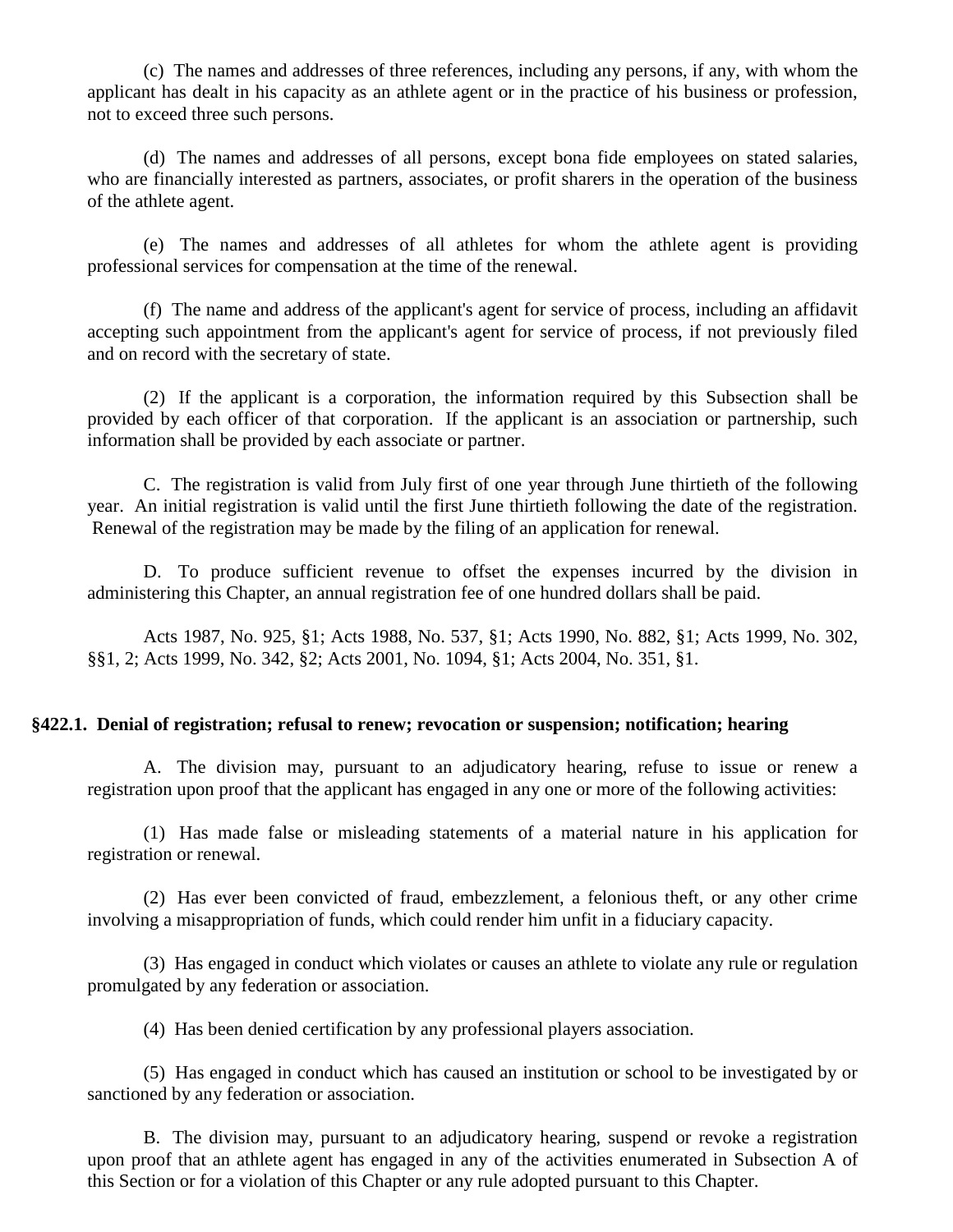C. Prior to a denial, refusal to renew, suspension, or revocation of registration, the division shall notify the applicant or athlete agent in writing by certified mail of the reasons for denial, refusal to renew, suspension, or revocation and of the date of the hearing. All adjudicatory hearings shall be held in accordance with the Administrative Procedure Act.

Acts 1999, No. 302, §1; Acts 2004, No. 351, §1.

#### **§423. Agent's contract; schedule of fees; maximum fee; notification; penalty**

A. Any agent contract to be used by a registered athlete agent with an athlete shall be filed with the division.

B.(1) The following provision shall be printed on a separate document, which shall be attached to the agent contract and signed by the athlete and shall be considered an addendum to the contract, in at least ten-point type that is bold-faced, capitalized, underlined, or otherwise made to be conspicuous: "Notice to Client

(a) This athlete agent is registered with the public protection division of the Department of Justice. Registration does not imply approval or endorsement by the division of the specific terms and conditions of this contract or the competence of the athlete agent.

(b) When you sign this contract, you will likely immediately lose your eligibility to compete in intercollegiate athletics. Your agent (who is an athlete agent) must give written notice that you have entered into this contract to the athletic director and the head coach of your institution or school within seventy-two hours after entering into this contract or prior to participating in intercollegiate athletics, whichever comes first. Failure by the athlete agent to provide this notice is a criminal offense.

(c) Do not sign this contract until you have read it or if it contains blank spaces.

(d) If you decide that you do not wish to purchase the services of the athlete agent, you may rescind this contract by notifying the athlete agent in writing of your desire to rescind the contract not later than the sixteenth day after the date on which this contract is filed with the division. However, even if you rescind this contract, the federation or association of which your institution of higher education or school is a member may not restore your eligibility to participate in intercollegiate athletics.

## (e) **IF YOU BELIEVE YOU HAVE BEEN UNLAWFULLY INDUCED INTO SIGNING THIS CONTRACT, YOU CAN CONTACT YOUR ATHLETIC DIRECTOR OR HEAD COACH WHO CAN ASSIST YOU TO HAVE THIS CONTRACT DECLARED VOID AND UNENFORCEABLE.**"

(2) Subparagraph (1)(e) of this Subsection shall be included with all letters capitalized and in a bold-faced type in a font the same size or larger than surrounding text.

C. A written contract between an athlete and an athlete agent must state the fees and percentages to be paid by the athlete to the agent.

D. A registered athlete agent shall file with the division a schedule of fees that the agent may charge to and collect from an athlete and shall file a description of the various professional services to be rendered in return for each fee. The athlete agent may impose charges only in accordance with the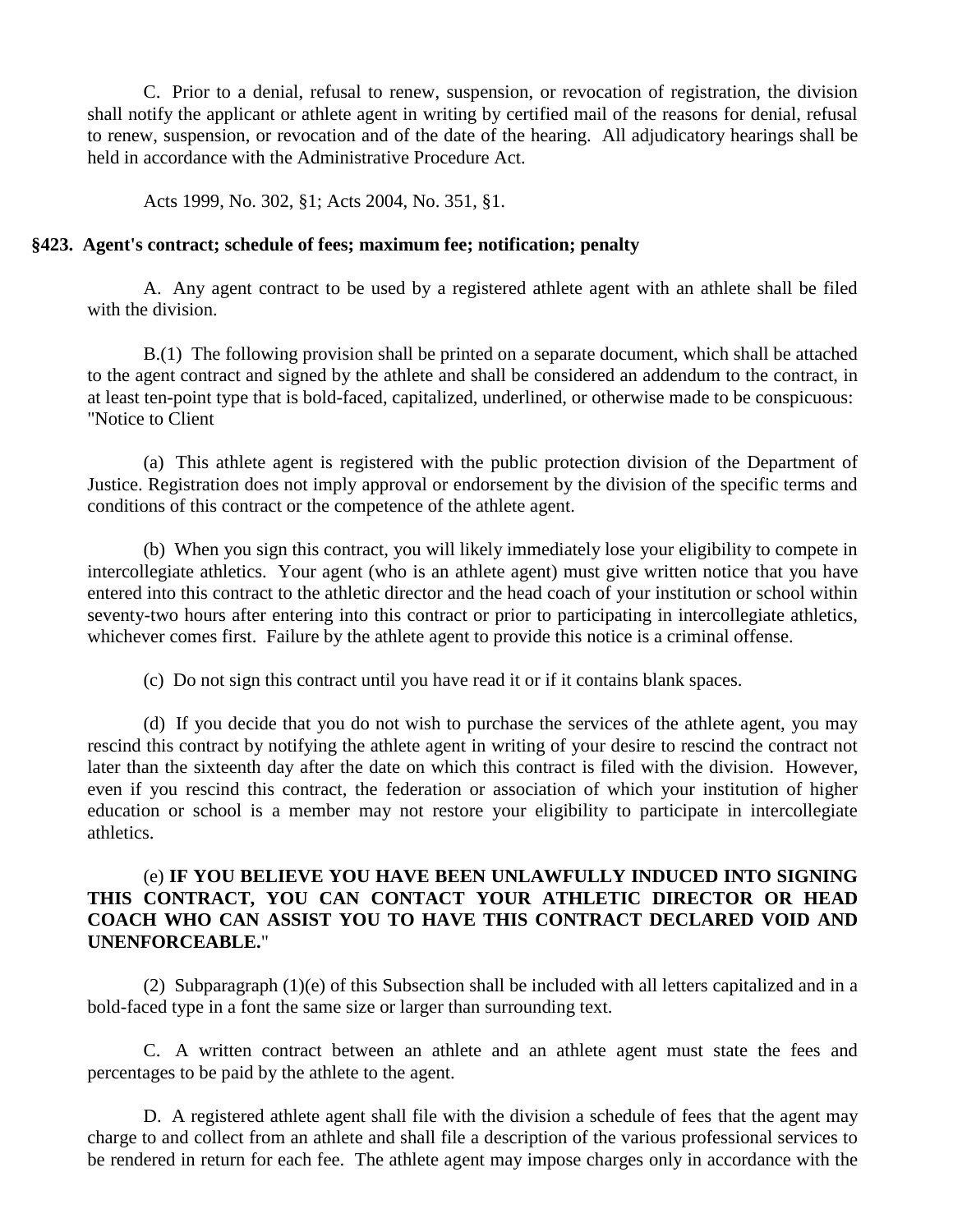fee schedule. Changes in the fee schedule may be made from time to time, but a change shall not become effective until the seventh day after the date the change is filed with the division.

E. If a multiyear professional sport services contract is negotiated by a registered athlete agent for an athlete, the athlete agent shall not collect in any twelve-month period for the services of the agent in negotiating the contract, a fee that exceeds the amount the athlete will receive under the contract in that twelve-month period.

F.(1) A registered athlete agent shall file with the division a copy of an agent contract made with an athlete who has never before signed a contract of employment with a professional sports team.

(2)(a) If the athlete is a full-time student at an institution of higher education located in this state, the athlete agent and the athlete shall provide written notice of the contract to and shall file the contract with the athletic director or the president of the institution. The athlete agent and the athlete must give notice before the contracting athlete practices or participates in any intercollegiate athletic event or within seventy-two hours after entering into said contract, whichever comes first.

(b) Failure of the athlete agent to provide this notification, which is declared a misdemeanor, shall be punishable by a fine of not more than ten thousand dollars, or imprisonment for not more than one year, or both.

(3) An agent contract is not effective until the sixteenth day after the date of execution of the agent contract. The athlete has the right to rescind the agent contract any time prior to the sixteenth day after the date of execution. In the event of recision by the athlete pursuant to this Section, the agent contract shall be void for all purposes as if never executed.

G. (1) A postdated agent contract is void and unenforceable.

(2) An athlete agent shall not enter into an agent contract that purports to or takes effect at a future time after the athlete no longer has remaining eligibility to participate in intercollegiate athletics. Such contract is void and unenforceable.

(3) An agent contract between an athlete and a person not registered under this Chapter is void and unenforceable.

(4) Any contract executed by a student athlete with an athlete agent who has failed to comply with the notification and disclosure requirements of R.S. 4:423(B) and 424(C) and (D) is void and unenforceable.

H. In the event the athlete agent fails to make notification of the contract to the athletic director and to the head coach of the institution or school, as indicated by Subparagraph  $(B)(1)(b)$  of this Section, the recision period shall not begin until such notice is made.

I. In the event the athlete agent provides the athlete consideration or anything of value prior to the execution of the agent contract, the agent contract is void and unenforceable.

Acts 1987, No. 925, §1; Acts 1990, No. 882, §1; Acts 1999, No. 302, §1; Acts 2001, No. 1094, §1; Acts 2004, No. 351, §1.

## **§424. Prohibited activities; duties, obligations, and responsibilities**

A. An athlete agent shall not: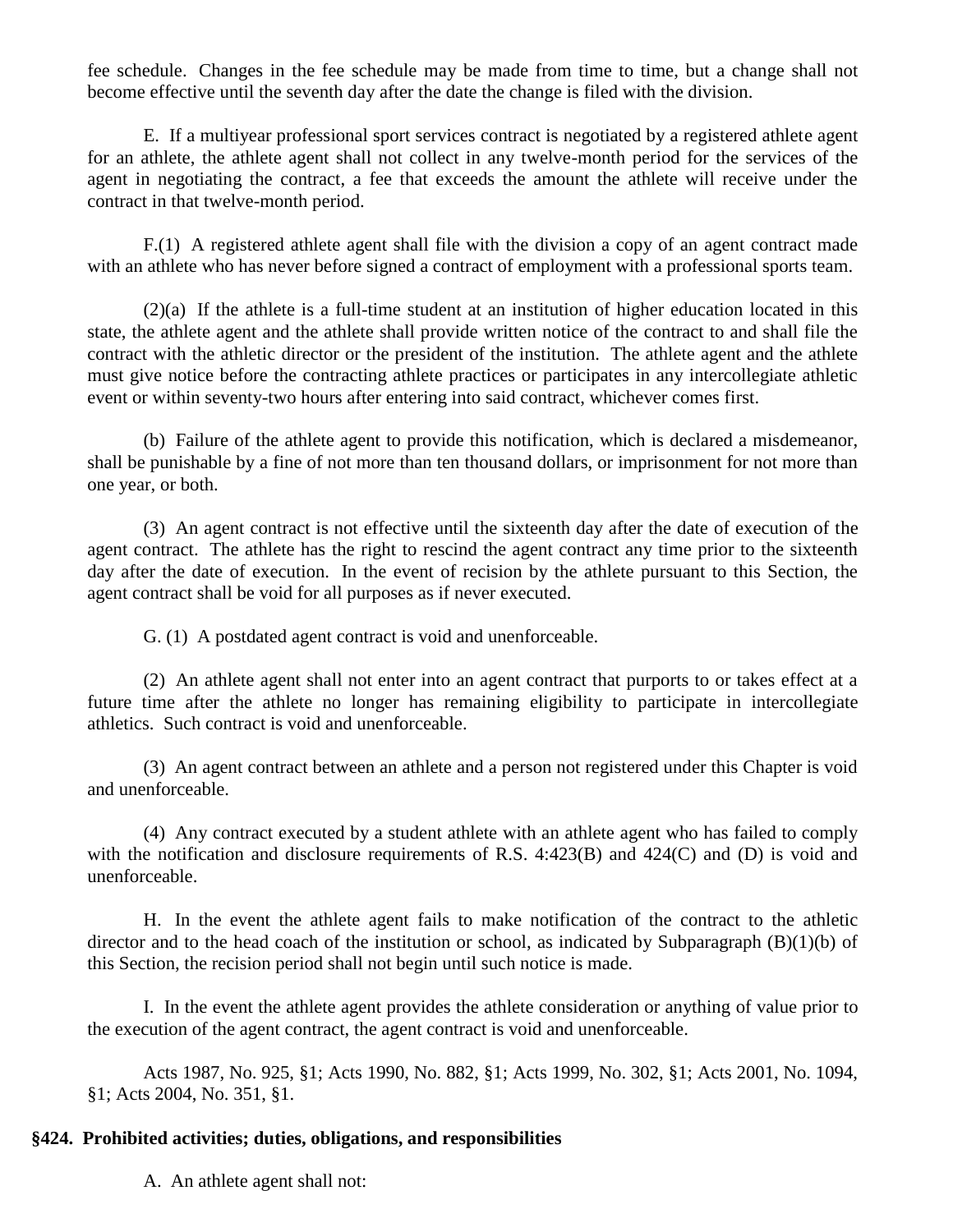(1) Sell, transfer, or give away any interest in or the right to participate in the profits of the athlete agent without the prior written disclosure to the division and the written consent of the athlete.

(2) Publish or cause to be published any false, fraudulent, or misleading information, representation, notice, or advertisement.

(3) Advertise by means of cards, circulars, or signs, or in newspapers and other publications, or use letterheads, receipts, or blanks unless the advertisement, letterhead, receipt, or blank is printed and contains the registered name and address of the athlete agent.

(4) Intentionally give any false information or intentionally make any false promises or representations to any athlete or the athlete's parents, legal guardians, or other advisors or fail to disclose that he is employed by, or acting on behalf of, someone else.

(5) Divide fees with or receive compensation from a professional sports league or franchise, or its representative or employee.

(6) Enter into any agreement, written or oral, with or offer anything of value to any employee of an institution of higher education or school located in this state in return for that employee's inducement of any athlete to enter into an agreement for representation of the athlete.

(7) Offer anything of value to the athlete or any other person to induce an athlete to enter into an agreement, written or oral, for representation of the athlete.

(8) Postdate agent contracts.

(9) Contact an athlete in a manner so as to violate the rules of the federation or association of which that school or institution where the athlete is participating in sports contests is a member, to discuss the athlete agent's representation of the athlete in the marketing of the athlete's athletic ability or reputation.

B. Only an athlete agent shall be allowed to contact an athlete. The use, encouragement, or solicitation of any intermediaries or third persons to contact an athlete by an athlete agent is prohibited.

C. An athlete agent owes all of the following duties to an athlete:

(1) A duty to disclose to the athlete any risk of loss of eligibility.

(2) A duty to explain to the athlete all foreseeable consequences of any athlete agent contacts.

(3) A duty to refrain from any contacts with an athlete until having complied with notification requirements to the institutions or schools as required by Subsection D of this Section.

(4) A duty to deal directly and without the use of intermediaries or any third person with any athlete.

(5) A duty to not provide an athlete with anything of value prior to the execution of an agent contract.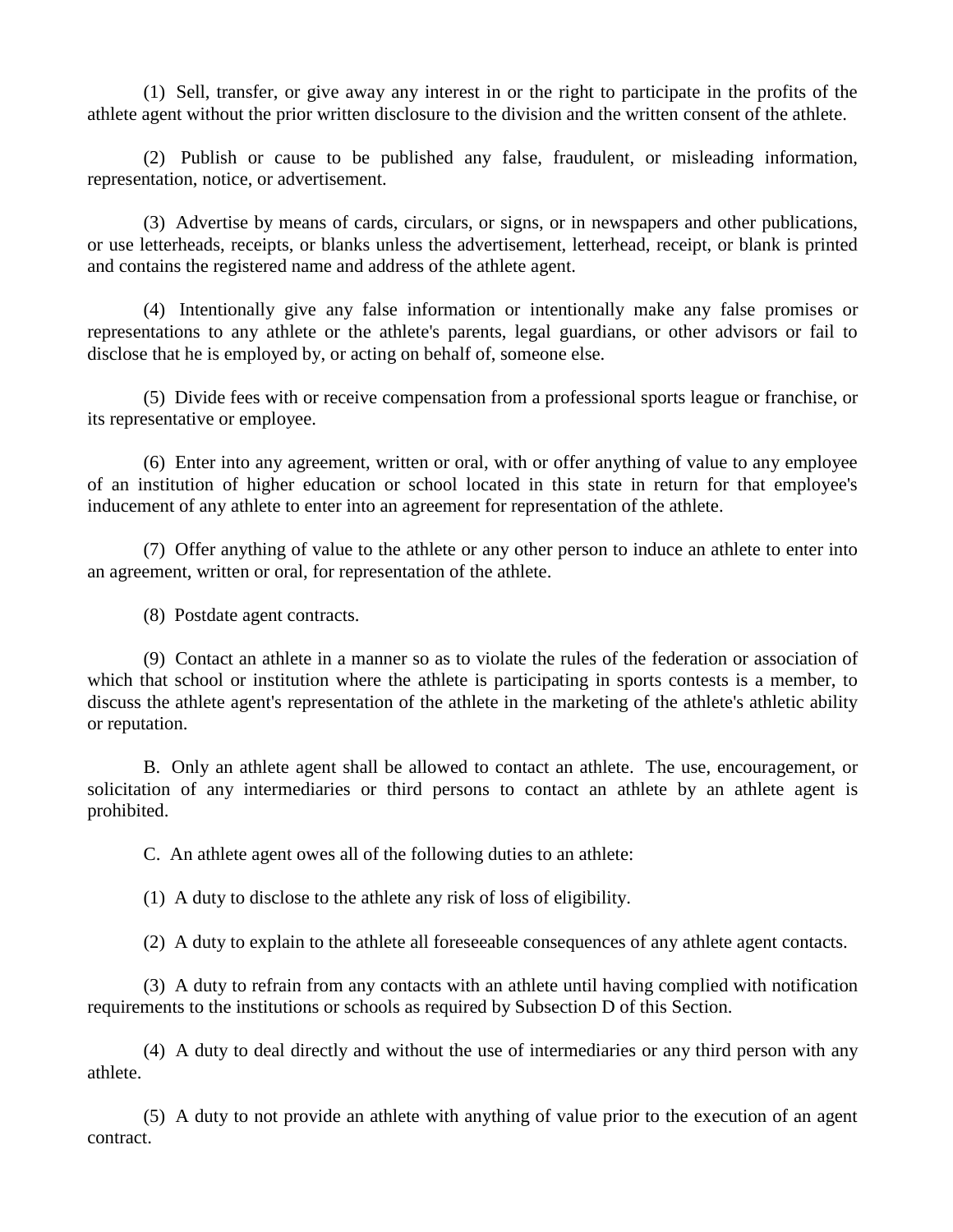(6) A duty to refrain from any conduct which would cause the athlete to violate any rule of the federation or association of which the institution or school where the athlete is participating in sports contests is a member.

D. An athlete agent owes all of the following duties to an institution or school:

(1) A duty to comply with notification requirements to the athletic director of the institution or school the athlete attends and to the head coach of the sport in which the athlete competes.

(2) A duty to refrain from any conduct which would cause the institution or school to violate the rules of the federation or association of which the institution or school where the athlete is participating in sports contests is a member.

(3) A duty to notify the athletic director of the institution or school that the athlete attends and the head coach of the sport in which the athlete competes seven days in advance of any contact with an athlete of an intent by the agent to contact the athlete.

(4) A duty to notify the athletic director of the institution or school that the athlete attends and the head coach of the sport in which the athlete competes by way of written notice of the execution of an agency contract which must be given before any subsequent participation by the student athlete in interscholastic or intercollegiate athletics and not later than seventy-two hours after execution of an agent contract.

E. Until such time as the athlete agent complies with the notification provided in Subsection D of this Section, this Chapter shall prohibit or limit an athlete agent from sending to an athlete any written materials relating to the professional credentials of the agent or to specific services offered by the agent relating to the representation of an athlete in the marketing of an athlete's athletic ability or reputation. Similarly, until such time as the athlete agent complies with the notification provided in Subsection D of this Section, this Chapter shall prohibit an athlete agent from any contact with the athlete or any third person, regardless of who attempts to initiate such contact.

Acts 1987, No. 925, §1; Acts 1990, No. 882, §1; Acts 1993, No. 702, §1; Acts 1999, No. 302, §1; Acts 2001, No. 1094, §1; Acts 2004, No. 351, §1.

#### **§425. On-campus agent interviews**

A. All institutions of higher education located in this state shall sponsor athlete agent interviews on their campuses during the athlete's final year of eligibility to participate in intercollegiate athletics, and a registered athlete agent may interview the athlete to discuss the athlete agent's representation of the athlete in the marketing of the athlete's athletic ability or reputation.

B. All institutions sponsoring athlete agent interviews shall give public notice of those interviews not later than the thirtieth day before the date on which the period in which the interviews may be conducted begins. Institutions shall provide written notice of the time, place, and duration of the athlete agent interview program to those registered athlete agents who have previously furnished the athletic director of such institutions with their addresses.

C. The registered athlete agent shall strictly adhere to the specific rules of each separate institution with regard to the time, place, and duration of the registered athlete agent interviews. The interviews shall be conducted in the final year of eligibility during a period not to exceed thirty consecutive days.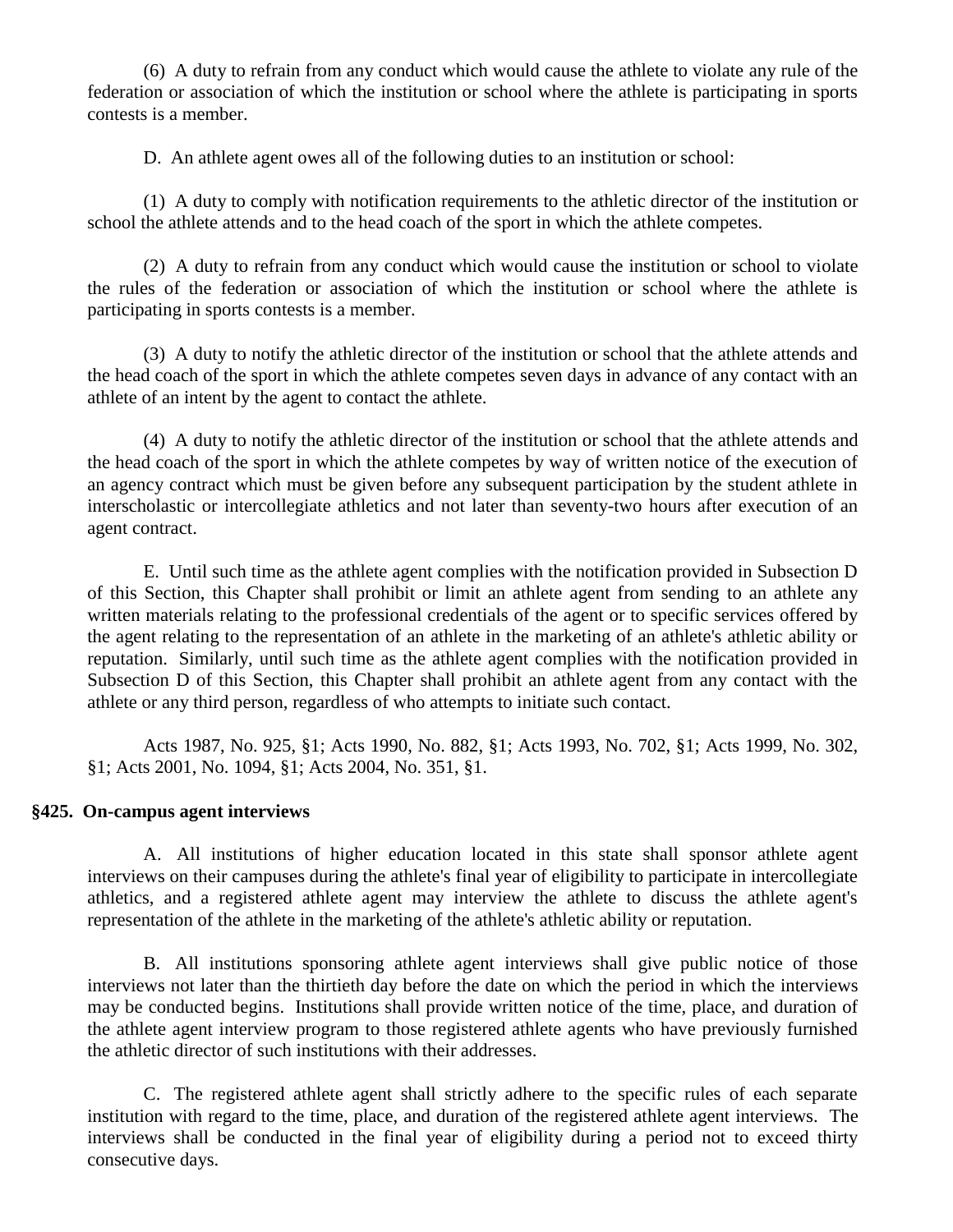D. When an athletic director and head coach is given notice by an athlete agent of intent to contact an athlete, the athletic director or head coach shall, within seventy-two hours, schedule a meeting with the athlete to explain to the athlete the consequences of such contact for the athlete and for the institution. After such meeting, the athletic director or head coach shall notify the athlete agent in writing that the contact may proceed.

Acts 1987, No. 925, §1; Acts 1990, No. 882, §1; Acts 1999, No. 302, §1; Acts 2004, No. 351, §1.

## **§426. Violations; penalties**

A. An athlete agent who violates the provisions of this Chapter is subject, pursuant to an adjudicatory hearing, to:

(1) Forfeiture of any right of repayment of anything of value either received by an athlete as an inducement to enter into any agent contract or received for any other reason.

(2) Payment of a refund of any consideration paid to the athlete agent on an athlete's behalf.

(3) Payment of reasonable attorney fees and court costs incurred by an athlete in suing an athlete agent for violation of this Chapter.

B. Any person commits an offense if he intentionally or knowingly either files a false sworn complaint or gives false sworn testimony to any person concerning activities covered by this Chapter. This offense, upon conviction, shall be punishable by a fine of not more than one thousand dollars or by imprisonment of not more than six months, or both.

C. Any athlete agent who fails to register as required by R.S. 4:422 shall, upon conviction, be guilty of a misdemeanor, punishable by a fine of not more than one thousand dollars or by imprisonment of not more than six months, or both.

D. Any athlete agent who violates any other duty, obligation, or responsibility prescribed by R.S. 4:424 or engages in conduct prohibited by that Section, shall, upon conviction, be guilty of a felony punishable by a fine of no less than one thousand dollars and not more than ten thousand dollars or by imprisonment with or without hard labor for up to five years, or both.

E. Any athlete agent who fails to comply with the filing and notice requirements of R.S. 4:423 shall, upon conviction, be guilty of a misdemeanor punishable by a fine of not more than one thousand dollars or by imprisonment of not more than six months, or both.

Acts 1987, No. 925, §1; Acts 1990, No. 882, §1; Acts 1999, No. 302, §1; Acts 2001, No. 1094, §1; Acts 2004, No. 351, §1.

## **§427. Records to be kept; penalties**

A. An athlete agent shall keep records of travel, entertainment, and other expenses incurred by the athlete agent which adequately describe the:

- (1) Nature of the expenditure.
- (2) Dollar amount of the expenditure.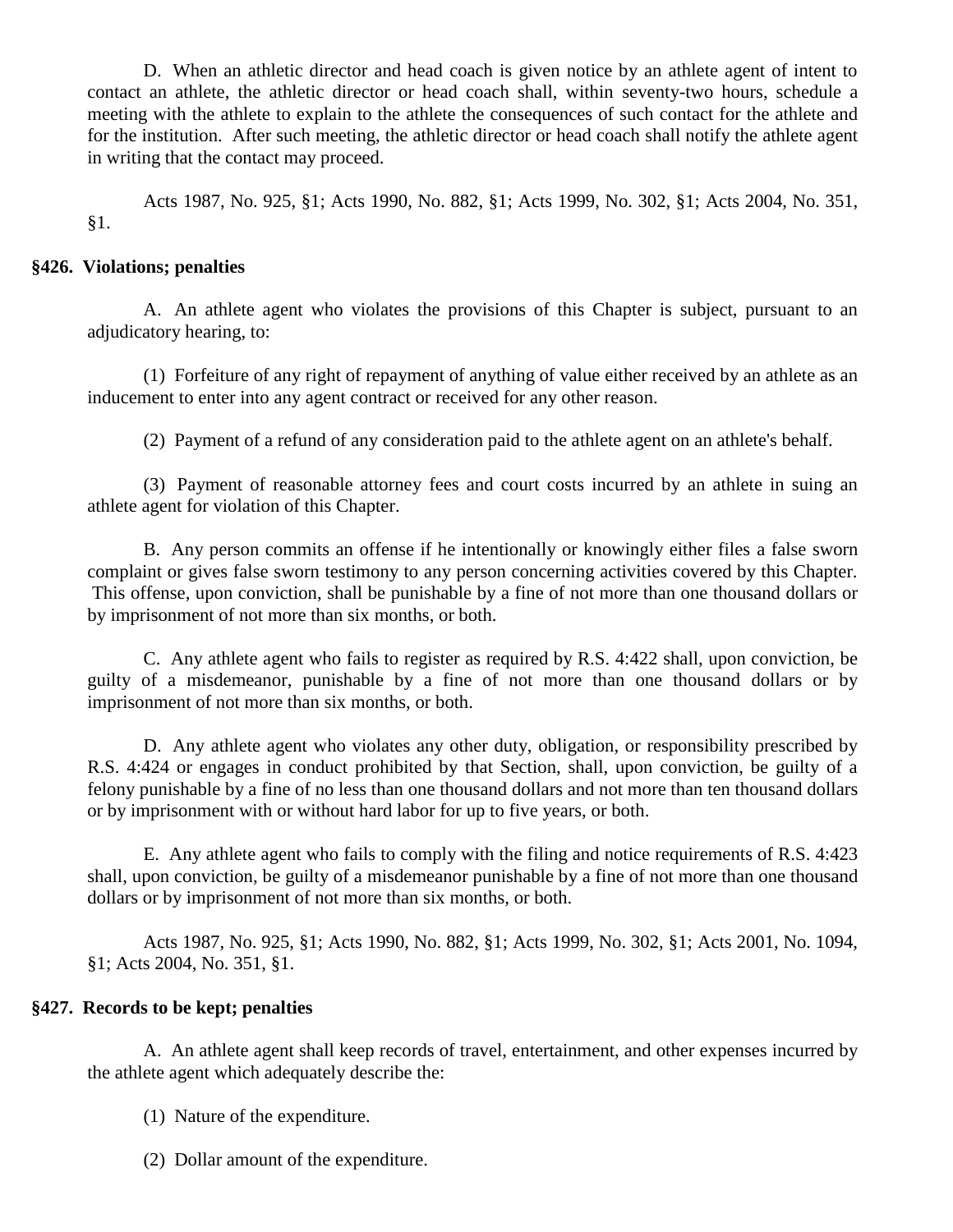(3) Purpose of the expenditure.

(4) Date and place of the expenditure.

(5) Person or persons in whose behalf the expenditure was made.

(6) Records documenting all notifications made to athletic directors or head coaches concerning intended contact with athletes.

(7) Written notification received from athletic directors and head coaches indicating contacts with athletes may proceed.

B. The records required to be kept by this Section shall be retained for not less than five years by the athlete agent.

C.(1) The records provided for in this Section shall be subject to subpoena in case of a criminal investigation of the activities of the athlete agent.

(2) The records provided for in this Section shall be disclosed pursuant to a court order obtained by an athlete who is named in the record, an institution of higher education that is located in this state which is named in the record, and the athletic conference of which the institution is a member, or the federation or association of which the school or institution is a member. Any such disclosure shall be made only to the extent necessary to determine or establish that a violation of this Chapter has occurred.

D. Any person found to be in violation of the recordkeeping requirements of this Section shall, upon conviction, be guilty of a misdemeanor punishable by a fine of not more than one thousand dollars or imprisonment for not more than six months, or both.

Acts 1987, No. 925, §1; Acts 1999, No. 302, §1; Acts 2004, No. 351, §1.

## **§428. Implementing rules and regulations**

The division may adopt rules in accordance with the Administrative Procedure Act necessary to carry out the provisions of this Chapter.

Acts 1987, No. 925, §1; Acts 1999, No. 302, §1.

## **§429. Time for registration and compliance with Chapter**

An athlete agent is not required to be registered and is not required to comply with this Chapter until October 1, 1987.

Acts 1987, No. 925, §1.

#### **§430. Attorneys licensed in state**

A. An attorney licensed to practice law in Louisiana who acts as an athlete agent in his practice of law shall not be required to pay a registration fee as provided in this Chapter if he is an active member of the Louisiana State Bar Association.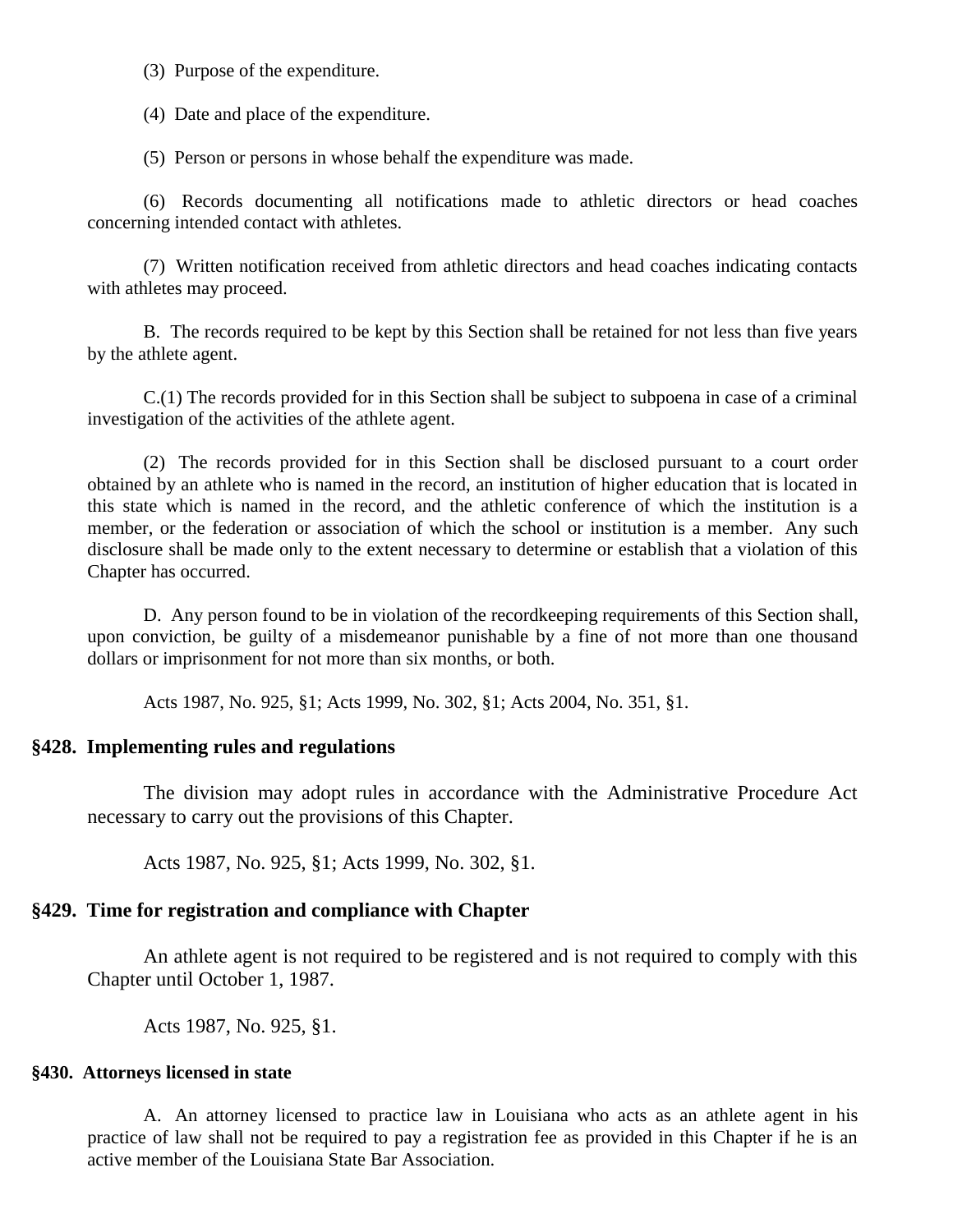B. The division shall verify with the Louisiana State Bar Association that attorneys registering as athlete agents have paid their annual membership dues and are in good standing with the association.

C. Except as provided in Subsection A of this Section, an attorney acting as an athlete agent shall comply with all duties, obligations, responsibilities, and requirements of this Chapter and shall be subject to all provisions and penalties imposed by this Chapter for athlete agents.

Acts 1987, No. 925, §1; Acts 1999, No. 302, §1; Acts 2004, No. 351, §1

### **§431. Enforcement**

A. Each year the division shall compile a list of athletes, which were signed to a contract by a professional sports team, and shall contact the appropriate players associations to determine which agents have been retained to represent those athletes.

B. In the event that the agents retained by the athletes are not registered in this state, the division shall contact the district attorney where the athlete's school or institution of higher education is located. The district attorney's office shall take appropriate measures to investigate and prosecute any unregistered athlete agents operating in this state.

C. The division shall inform in writing the appropriate players association of any unregistered athlete agent operating in this state.

Acts 1999, No. 302, §1.

### **§432. Liability for loss of eligibility**

A. If an athlete loses his eligibility to participate in sports sanctioned by the federation or association of which the school or institution is a member, or if the school or institution is investigated or sanctioned by such federation or association as a result of any violation of the rules of the federation or association of which the school or institution is a member, the school or institution of higher education that such athlete attended shall have a cause of action, specifically including but not limited to an action of tortious interference with a contract, against such athlete, the athlete agent of such athlete, and any other parties connected with the violation.

B. The prevailing party under a cause of action arising under Subsection A of this Section shall also have a right to collect reasonable attorney fees and court costs in addition to any other damages.

Acts 1999, No. 302, §1; Acts 2004, No. 351, §1.

#### **§433. Unlawful payments; penalties**

A. Notwithstanding any other provision of this Chapter to the contrary, it shall be unlawful for any person to make or offer a monetary payment, or anything of value to an athlete or any other person where such offer does any one or both of the following: